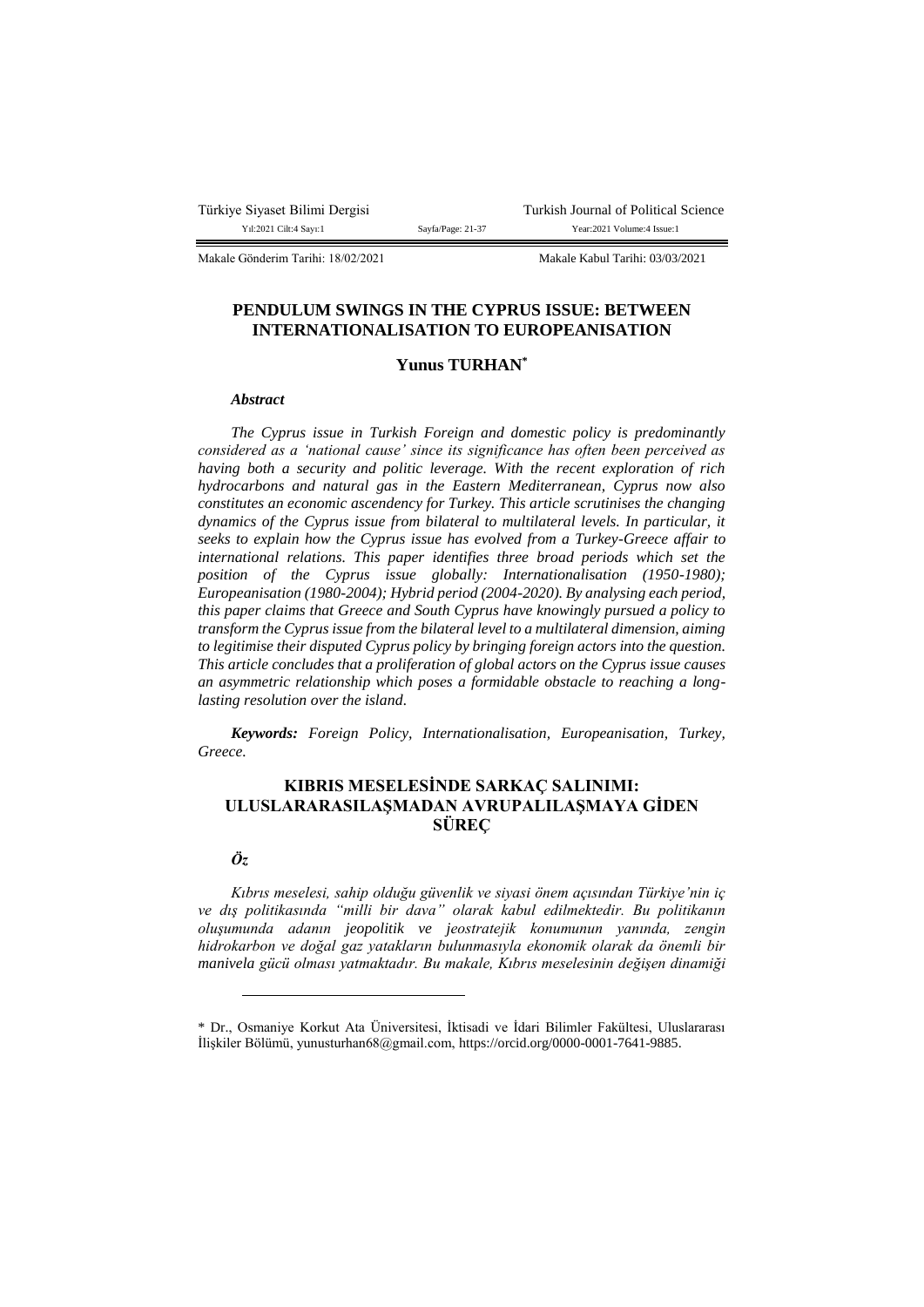*çerçevesinde Türkiye-Yunanistan ilişkilerinden çok taraflı ilişkilere nasıl evrildiğini araştırmaktadır. Özelde, Kıbrıs meselesinin küresel bir boyut kazanmasını üç farklı dönem ışığında incelemektedir: Kıbrıs sorununun uluslararasılaşması (1950-1980); Kıbrıs sorununun Avrupalılaşması (1980-2004); Kıbrıs sorununun hibrit dönemi (2004-2020). Her bir dönemi mercek altına alarak analiz eden makale, Yunanistan ve Güney Kıbrıs'ın taammüden meseleyi iki taraflı ilişki bağlamından çok taraflı düzeye taşıma politikasının, kendi ulusal çıkarlarını meşrulaştırmayı amaçlayan bir politika olduğunu iddia etmektedir. Kıbrıs konusuna farklı küresel aktörlerin müdahil olmasıyla ortaya çıkan asimetrik yapı, adada uzun vadeli bir çözüme ulaşmanın önündeki en büyük engel olduğu sonucuna ulaşılmıştır.*

*Anahtar Kelimeler: Dış Politika, Uluslararasılaşma, Avrupalılaşma, Türkiye, Yunanistan.*

## **Introduction**

The geopolitics of the Eastern Mediterranean is once more receiving hot attention in the global order. The wave of political transformations, known as the Arab Fall started in December 2010, following a Tunisian man's selfimmolation in protest against the injustices in his country, and erupted across North Africa and the Middle East including Egypt, Yemen, Jordan, Algeria, Bahrain, Libya, Morocco and Syria. The Arab Fall and the discovery of gas reserves augmented the importance of Cyprus for all stakeholders, so paving the way for a hard power strategy on Cyprus (Ulusoy, 2016:393). The political, security and economic leverage of Cyprus, has strengthened the island's geopolitics, and directed to reformulate the Cyprus policy of the concerned parties. Turkey's natural gas exploration activities in the seas off Northern Cyprus in the late 2020s, as well as South Cyprus's unilateral agreement with various regional actors, should be interpreted within the realm of a changing geopolitical dynamic of the region. This trend has resulted in a complex web of relations, departing from the bilateral level to a multilateral dimension.

The island became a regional power hub for a large number of states. While the Turks believe in the possibility of peace by respecting the Turkishorigin people living on the island, in contrast, the Greek Cypriots seek justice, claiming that it has never been maintained (Bryant, 2001:893). Despite the early constructive approach of Turkey and Greece to solve the problem, the Cyprus issue later become the sole obstacle for regional stability due to the latter's uncompromising stance. The present so-called realist and pragmatic Greece and European Union (EU) policy towards Cyprus is counterproductive, undermining all normative principles that the EU adheres to, including promotion of democracy and human rights (Stavridis, 1999:95).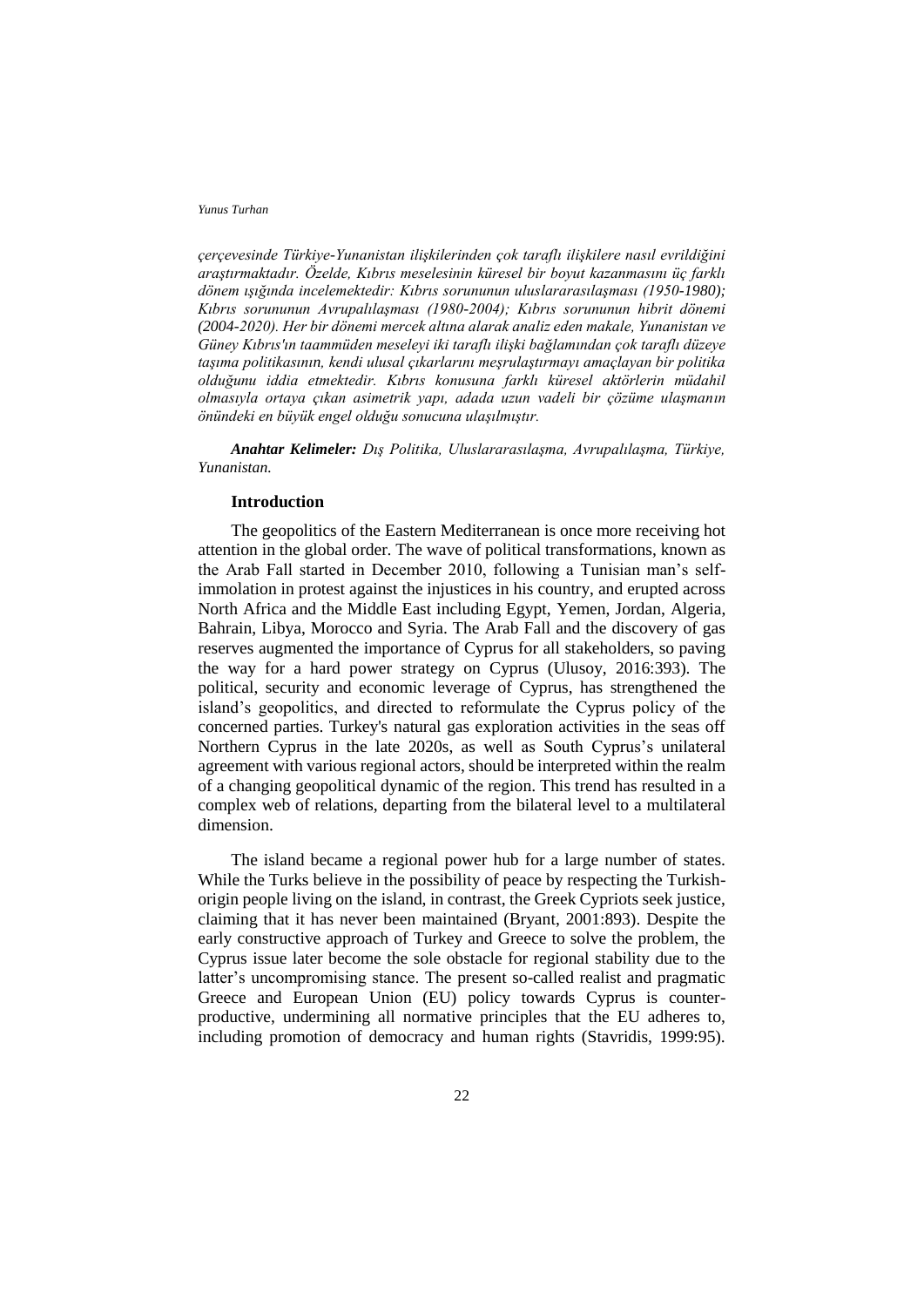Therefore, Greece and South Cyprus's internationalisation of the Cyprus issue over the last five decades has destabilised Turkey's amicable approaches to both Cyprus and Greece. It is clear that separating the Cyprus issue from the context of bilateral relations and grounding it in a more global dimension will not facilitate a solution.

Based on this background, this paper considers the Cyprus issue in the context of regional and international perspectives. Dividing into three broad periods, the first part of the article concerns the emergence of the Cyprus issue in the Turkish foreign policy realm. The second part of the article reveals how Cyprus became a key factor in Turkey's transatlantic relations with particular focus on the US President Johnson's Letter. This is the period of "Internationalisation of Cyprus". The third section focuses on the "Europeanization of Cyprus issue" period, which started after Greece joined the European Union in 1981. The final part, namely "Hybrid period of Cyprus issue" started in the early of 2000s as South Cyprus sought both International and European level of support simultaneously.

# **1. The Emergence of Cyprus as a "National Cause" in Turkish Foreign Policy**

Turkey's engagement in Cyprus dates back to 1571, when the island became part of the Ottoman Empire until 1879. Throughout the three centuries, the two communities, the Greek and Turkish Cypriots have lived side-by-side without any deep robust confrontation. In 1878 the United Kingdom took over the administration of the Island, first as a protectorate, then as part of the British Empire and finally a colony until 1960 when the London–Zurich accords established the Republic of Cyprus. Three guarantor states, Turkey, Greece and Britain signed a treaty to preserve national unity under the system of a quasi-federal Republic of Cyrus. This treaty also allowed the right of military intervention by any of the guarantors if the conditions of the treaty were threated (Müftüler-Bac and Güney, 2005:282). Although this accord aimed to set-up a peaceful solution based on bi-national independence, administrative partnership and political equality(Müftüler-Bac and Güney, 2005:282), this agreement, which is the closest to the ideal solution, was not implemented on the ground. Therefore, Cyprus experienced a tumultuous independence movement, launched by nationalist Greek Cypriots, which culminated with intense clashes between the two communities (Camp, 1980:43).

In a broadest sense, there are three basic phases and/or landmark events that intensified the significance of the Cyprus issue globally. Changing the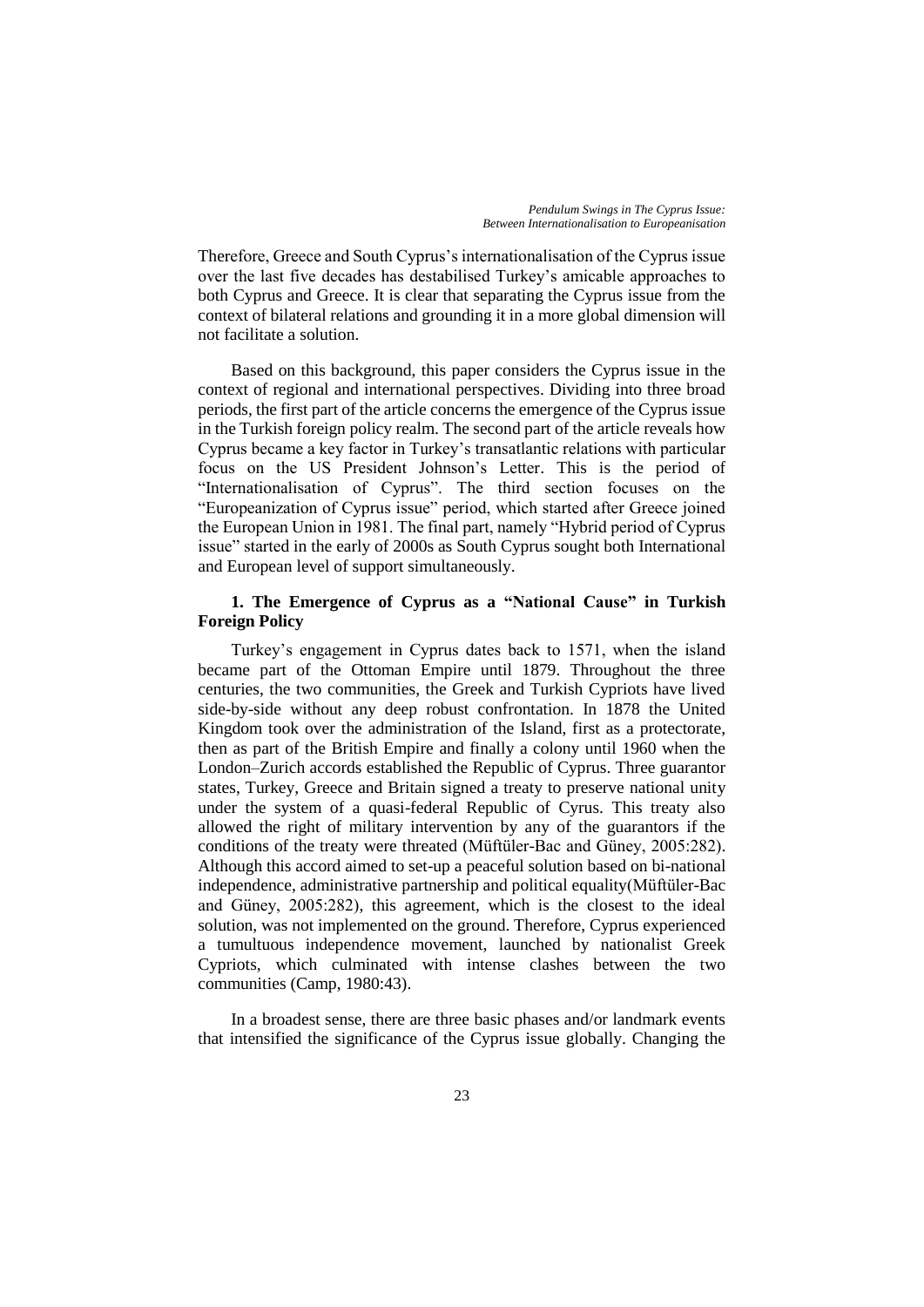dynamic nature of the Cyprus issue from the bilateral to international level has come into prominence in these periods. The first phase started after WWII, when the idea of Enosis (unification of all Greek lands) created a catastrophic relationship between Turkey and Greece<sup>1.</sup> Yet, between 1945 and 1952 Turkey pursued the Cyprus issue adopting a low-level engagement, since the Soviets were seen as the main threat in Turkey's security perception. For this reason, Turkey maintained a passive policy on the Greek initiatives due to a lack of political will, accompanied with the belief that the Cyprus issue was perceived as an internal problem of the UK. Yet, after the London Conference on June 30, 1955, Turkey became an official partner to the problem in order to protect the rights of Turks living on the island. Around this time, Greek politicians persistently brought the issue to the international platform, both to the UN (1955) and to the European Human Right Commissions, to gain foreign support and expand its manoeuvring space. Therefore, the first period, from 1950 to 1980, can be considered as the Internationalisation of the Cyprus issue, as the island divided into North and South in 1974.

The second phase started when Greece joined the European Community (EC) in 1981 (later renamed as the European Union with the Maastricht Treaty). Greece's acceptance into the EU without solving historical problems, including the continental shelf and Cyprus issue with Turkey, brought a new dimension to their relationship. As Onis states, "the asymmetry caused by Greece's early incorporation into the EU as a full member continues to pose a major obstacle to the resolution of long-standing tensions in such key spheres as the Aegean Sea and the Cyprus disputes" (Önis, 2001:31). From that time onward, the Cyprus problem ceased to be just a problem between Turkey and Greece, but moved to the EU platform, influencing purposefully with the Turkey-EU process (Bağcı and Uslu, 2006; Mor, 2008). The period, from 1980 to 2004, can be classified as the Europeanisation of the Cyprus issue.

The third phase began with the Republic of Cyprus's official joining to the EU on May 1, 2004, despite the Greek Cypriots overwhelming rejection of the UN proposed and internationally supported Annan Plan. In this period the policy of Greece and Greek Cypriots has been to ground the Cyprus issue both in the EU and International platform. In addition to its possible EU membership in 2002, the South Cyprus started to make Exclusive Economic Zone (EEZ) agreements with other riparian countries, Lebanon, Syria, Israel and especially Egypt in the Eastern Mediterranean. The final period is referred to as the Hybrid period, since South Cyprus appealed for full support from both the EU and at the International level simultaneously. During each of these periods the issue of Cyprus, as Fırat says, made major contributions to Turkish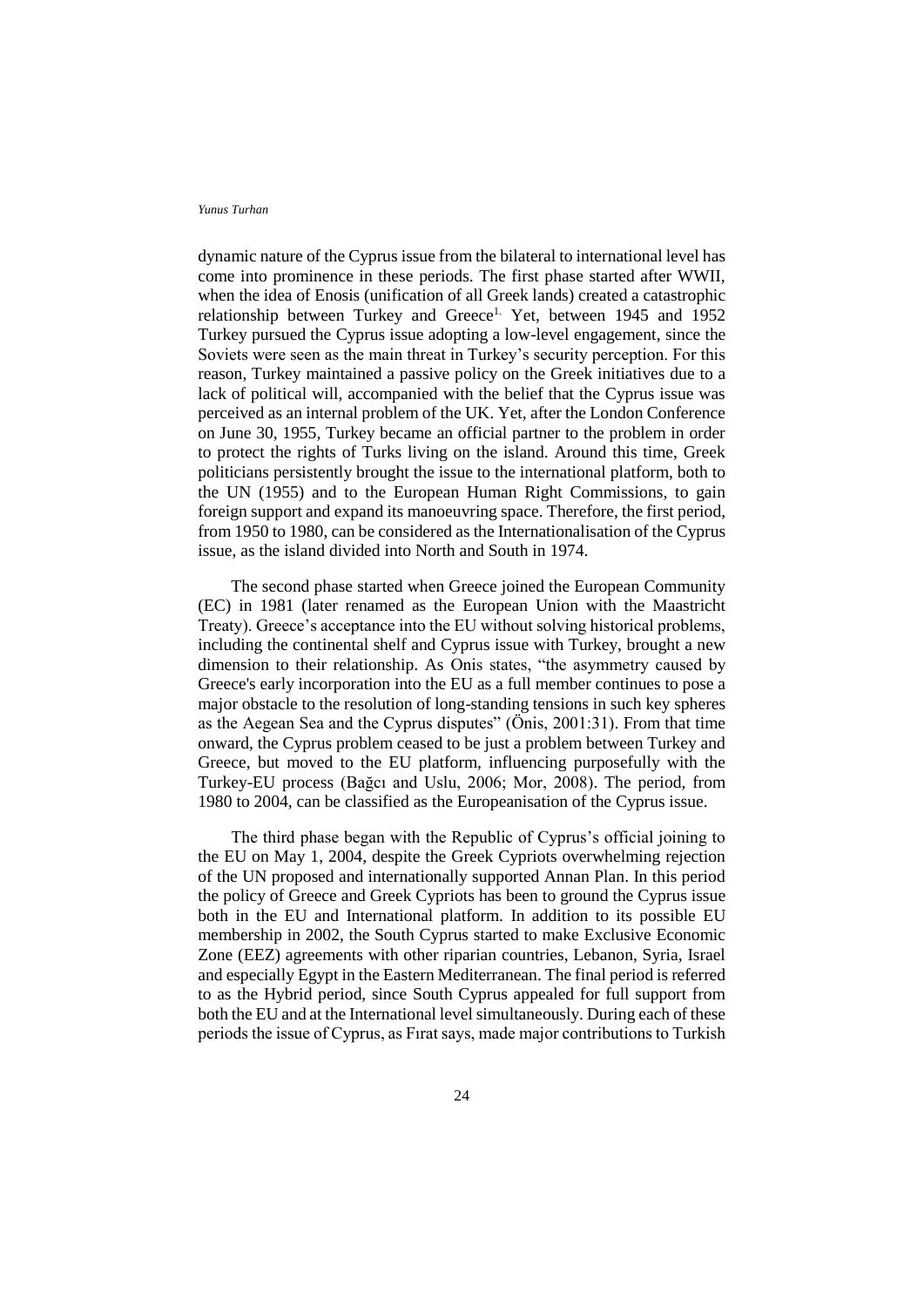Foreign Policy. Firstly it helps to understand how the Turkish government is isolated without any support from international circles; secondly the Cyprus issue is being utilized by opposition groups to create a sense of pressure on the government to redirect foreign policy domestically (Fırat, 1997:4).

# **2. Internationalisation of the Cyprus Issue: A Focus on President Johnson's Letter**

The world saw an unprecedented wave of democratisation movements in the post-World War II period. Cyprus, which had been subject to British colonial power since the  $19<sup>th</sup>$  century, found a favourable atmosphere to declare its new autonomous governmental system. Upon the British decision to withdraw from the island, Turkey and Greece both declared rights over Cyprus, which set in motion a series of disputes over the island. When Greece failed to achieve its policy, it pursued the issue through the United Nations (UN) to make a decision in its favour in the early 1950s. When Greece failed to reach its Cyprus policy under the UN flag, due to blockage by the UK and the USA, it agreed to negotiate with Turkey in London in 1955. Following a series of unsuccessful negotiations, Greece once more took the issue to the UN platform in 1957 but was again rejected, as the UN General Assembly bid a solution, stating that the Cyprus Issue needs to be handled between coriparians.

On the other hand, the British government, one of the powerful actors in the Cyprus issue, presented various self-government plans to both Turkey and Greece such as the Radcliffe Proposal (1956), Foot Plan (1957) and the Macmillan Plan (1958). While Turkey gave its full support to the Macmillan Plan, which proposed to share power among the three states (Turkey, Greece and Cyprus) within a transition period of seven years, it was rejected by the Greek authorities (Bolukbasi, 1998:414). One year later, in the London Summit (1959) between Turkey, Greece, Britain and Cyprus, the leaders decided to guarantee the independence of the island.

Despite several local and international initiatives to end political divisions, civilian casualties increased over this period. The establishment of a terrorist organisation known as EOKA (Ethniki Organosis Kyprion Agoniston) in 1955 for the realization of *enosis* created a challenge for the Turkish side and jeopardised the balance of power against Turkey. In response to EOKA's civilian attacks, Turkish Cypriots formed the Türk Mukavemet Teşkilatı (TMT) in 1958 which supported Turkish Cypriot's rights (Yüksel, 2018:311). TMT aimed to protect the minority Turkish Cypriot population, which lacked foreign support and faced a policy of forceful deportation and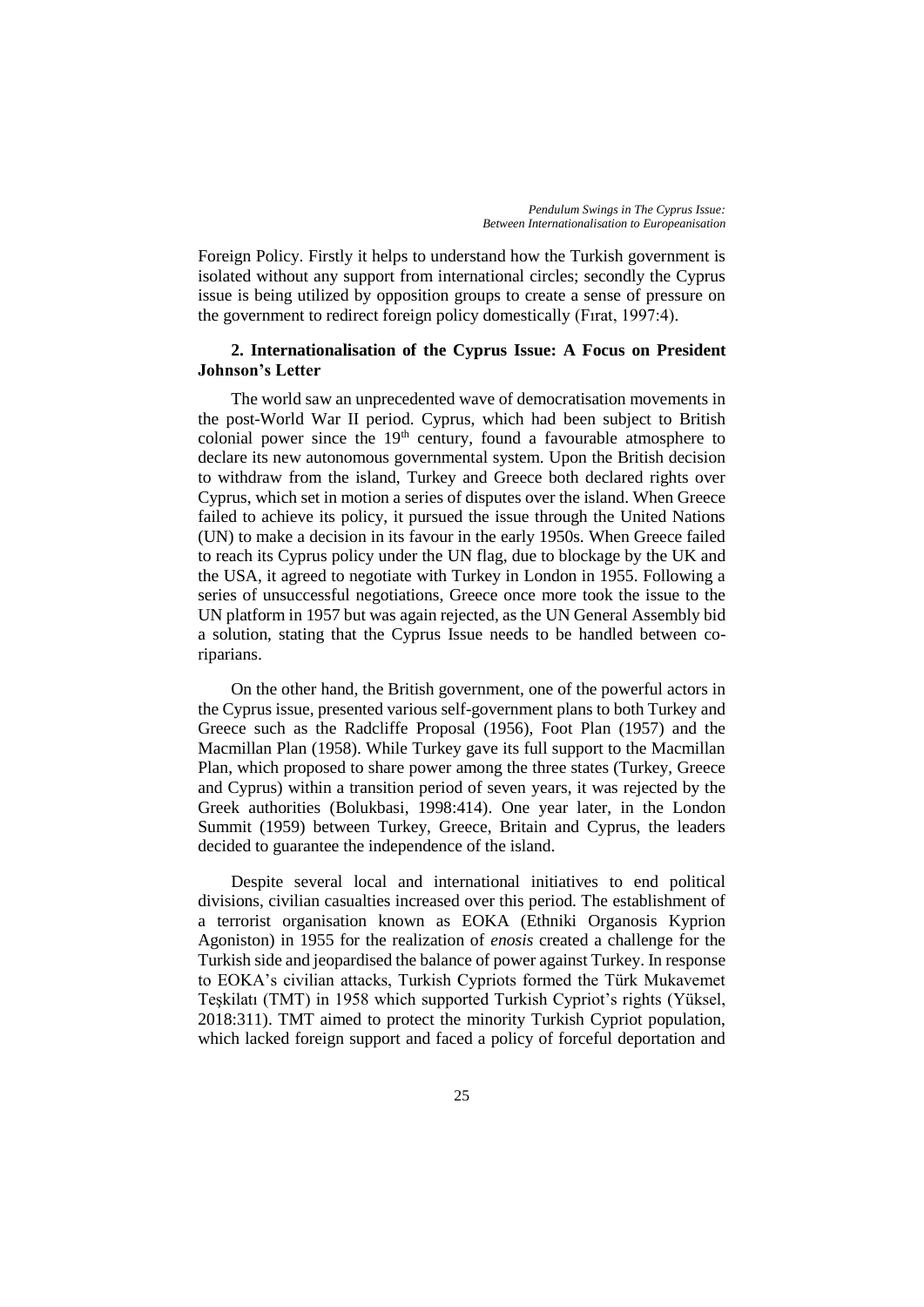killing, orchestrated by nationalist Greeks. In response to attacks on the Turkish community and a coup d'état against the Cypriot government, Turkey launched a military operation on July 20, 1974, in accordance with Article 4 of the London and Zurich Agreement. This operation constituted a new parameter for the regional dynamics where the US's stance over the issue moved to support the Greek side. Previously, when Cyprus achieved statehood, its external supporters the European empires were in decline, and due to the Cold War rivalry with the Soviet Union, the US's foreign policy was in line with Turkey.

In fact, the transformation of the Cyprus issue from a regional issue to a global issue through the involvement of the US goes back to the late 1950s. In this change, Greece and Cyprus utilised an utmost benefit by siding with the US policy. Therefore, the first political cleavage between Turkey and the US on the Cyprus issue occurred in the late 1950s, when the US's reluctance to approve Turkey's aspiration to prevent Greek Cypriots civilian attacks deteriorated the credibility of the US in Turkish policy thinking. In addition to several localised civilian conflicts, the Greek Cypriot's attacks forced Turkish authorities to take actions, but the US always set the limits to obstruct Turkish demands. In particular, following the period known as "Bloody Christmas", which started on December 21, 1963, when a total of 364 Turkish Cypriots died and thousands were displaced, Turkey once more applied a diplomatic solution which failed. Turkish Prime Minister İnönü, in a speech, made it public that the behaviour of the US towards Turkey is hostile, because US authorities prevented Turkey from intervening in Cyprus while the situation in Turkish villages was deteriorating day by day due to attacks by the Greek Cypriots. İnönü's claim that he could not intervene in Cyprus due to US opposition, has also been interpreted as a tactic to excuse his political stalemate. He also stated that if the US continues to act in this manner, the Western alliance (Turkey & the US) will break up (Bolukbasi, 1993:507). This is the first instance, where it can openly be seen, that Turkish policy makers started to change their perception vis-à-vis the US, who until then had been the natural ally of Turkey for years.

In point of fact, the US was always perceived as the natural ally by Turkish policy makers, even the membership of Turkey to NATO in 1952 was considered as making Turkey the US's closest ally in the Middle East. However, this idea began to decline once the Cyprus question came into play. On the one hand, the US's reluctance to play an active role in solving the dispute, on the other, the harsh letter sent by President Johnson to Prime Minister İsmet İnönü, was responded to with a deep disappointment by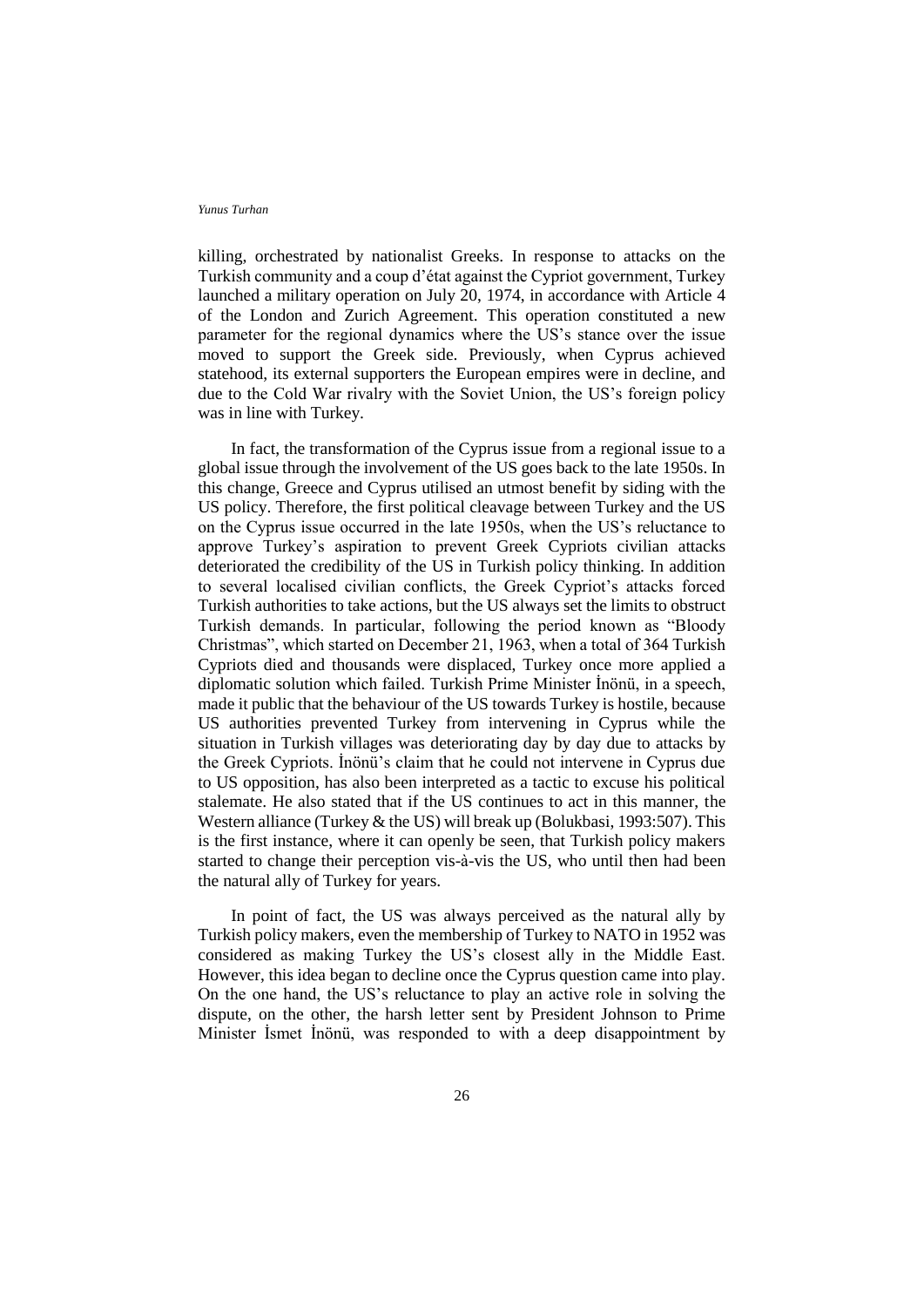Turkey. The feeling on the street was that the US was the main obstacle to Turkey's Cyprus operation, which eventually triggered the anti-American social movements of the late 1960's. Strong public pressure obliged the ruling elites to adopt a harsh political discourse which caused a rift in Turkey's transatlantic relations. İnönü also used the US failure in mediation as a means to ward off criticism on Turkey's defensive foreign policy behaviours.

The greatest anti-American sentiments culminated on June 5, 1964, when Prime Minister İnönü informed Raymond Hare (US Ambassador in Turkey) that Turkey was planning to intervene in Cyprus. Hare immediately consulted with the US and President Johnson penned a letter to PM İnönü. This harsh letter warned Turkey that there would be repercussions if Turkey acted unilaterally without consent of the US, a statement that alienated Turkish policy makers from the US.

> I must, therefore, first urge you to accept the responsibility for complete consultation with the United States before any such action is taken… NATO allies have not had a chance to consider whether they have an obligation to protect Turkey against the Soviet Union if Turkey takes a step which results in Soviet intervention… I must tell you in all candor that the United States cannot agree to the use of any United States supplied military equipment for a Turkish intervention in Cyprus under present circumstances.(Johnson and Inonu, 1966).

İnönü's response to this letter also contained some rebukes:

…From the outset we have taken a special care to consult US on this matter… we have informed US… to be answered that US was not a party to the issue… We complied with your request without any satisfactory results being secured at the United Nations (Johnson and Inonu, 1966:388).

Johnson's urgent and cautionary letter included a hidden threat that the US would not help if the USSR were to invade Turkey in the follow-up of Turkey's Cyprus operation (Sönmezoğlu and Bağcı, 1994). In fact, it was not only Johnson's letter regarding Cyprus but also other factors that affected İnönü's disinclination to intervene in Cyprus. As Bolükbası states there were three factors weighing heavily in İnönü's decisions (Bolukbasi, 1993:519). First, İnönü rather preferred a peaceful settlement by seeking US mediation; second, there was unfavourable global opinion against the unilateral action of Turkey; third, the Greek Cypriot leader Makarious had gained support from the USSR. Therefore, conditions for an early military operation were not prevailing, since it would have borne a heavily political and economic cost for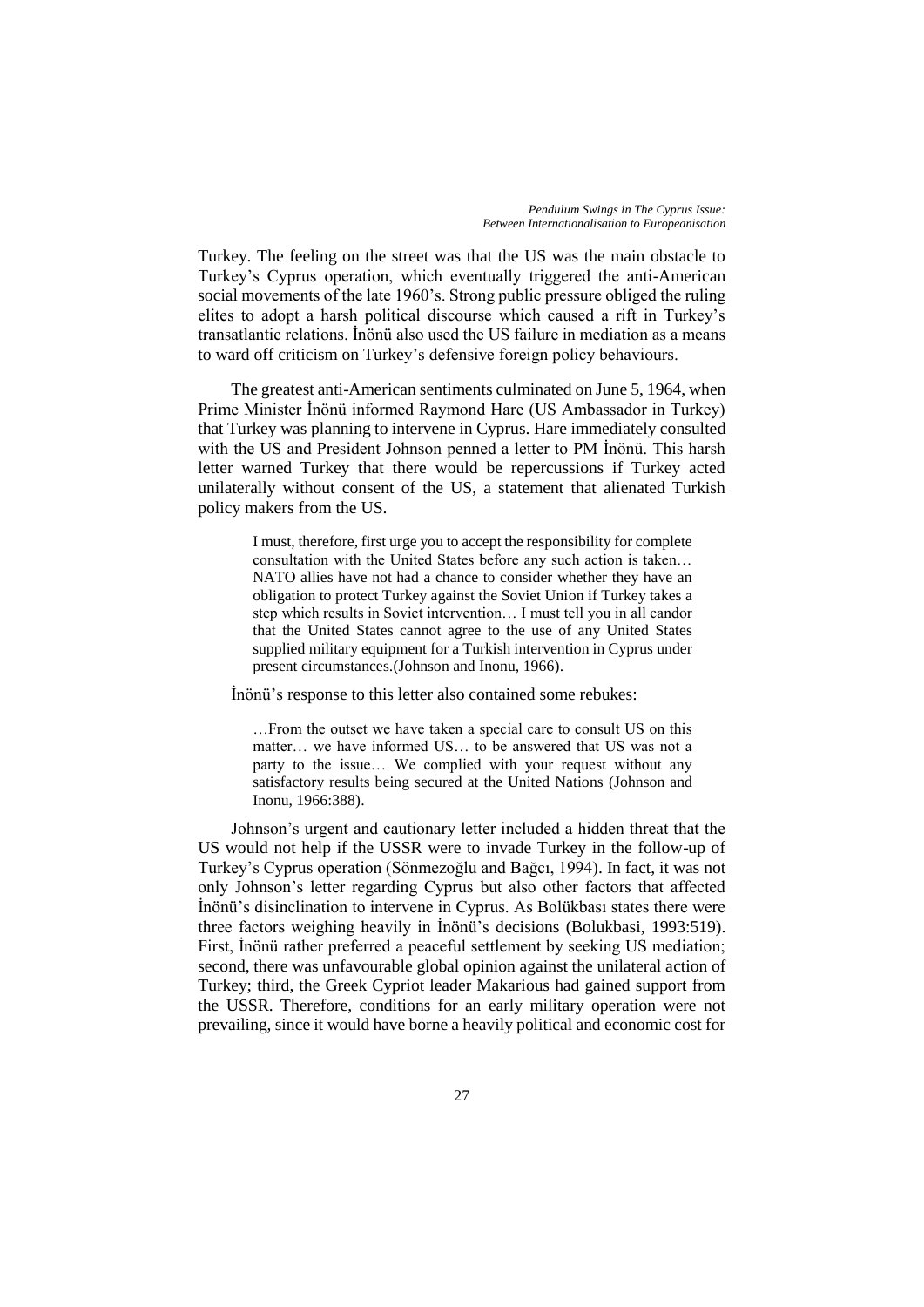Turkey, at a time that the Turkish armed forces were not prepared for a solo overseas military involvement (Bolukbasi, 1993:519).

When it comes to the 1970s, Turkish leaders showed a robust will in launching a military action to Cyprus on July 20, 1974 to protect the rights of Turkish Cypriots. The Peace Operation was declared by the former Prime Minister Bülent Ecevit: "The Turkish Armed Forces [TSK] will not open fire as long as it is not fired upon, they are in Cyprus not for war but for peace. [The TSK] is in Cyprus not for an occupation but to stop an occupation. With its operation launched at dawn, [the TSK] will save both Turkish and Greek Cypriots from the darkness of the oppressive regime"(Ahlas, 2019). Turkish intervention in Cyprus in 1974 has enabled Greece to build closer relations with the United States, European Community (EC) and other Non-allied movement countries to increase its security and balance the power in the region (Önis, 2001:34). Since then, the southern part of the country has been under the control of the internationally recognized government of the Republic of Cyprus (also referred to as South Cyprus) and the northern part under the control of the Turkish Republic of Northern Cyprus (TRNC), recognized only by Turkey.

## **3. Europeanisation of the Cyprus Issue**

Turkey applied to the EC in 1987 in parallel with the Greek Cypriot application. The initial strategy of Turkey was to isolate its membership process from the Cyprus issue, as it believed that any linkage could jeopardize Turkey's military stance on the island. Therefore it tried to separate its European integration from the Cyprus issue during the application process (Ulusoy, 2008:314). However, despite the intensive efforts of Turkish politicians, the Greek side and European leaders insistently handled the issue as a Turkey-EU-Cyprus triple equation. In reaction to such policies the deputy Prime Minister at that time Mesut Yılmaz stated that, "Turkey's EU membership could not be associated with a settlement of the Cyprus issue" (Kyris, 2011:99).

Turkey's inflexible stance on supporting Turkish people on the island based on a fair and equitable power sharing (Cankara, 2016:18), continued in the following years. Turkish bureaucrats rejected any attempts to link the process to relations with Greece or the Cyprus issue. By the same token, Denktaş criticised the EU's unfair and partial approach to the issue, claiming that the EU's decision to accept Cyprus would impede a solution. As Ulusoy points out, "the governing elite in Turkey tended to interpret the EU's involvement in the Cyprus dispute as threatening to Turkey's strategic interest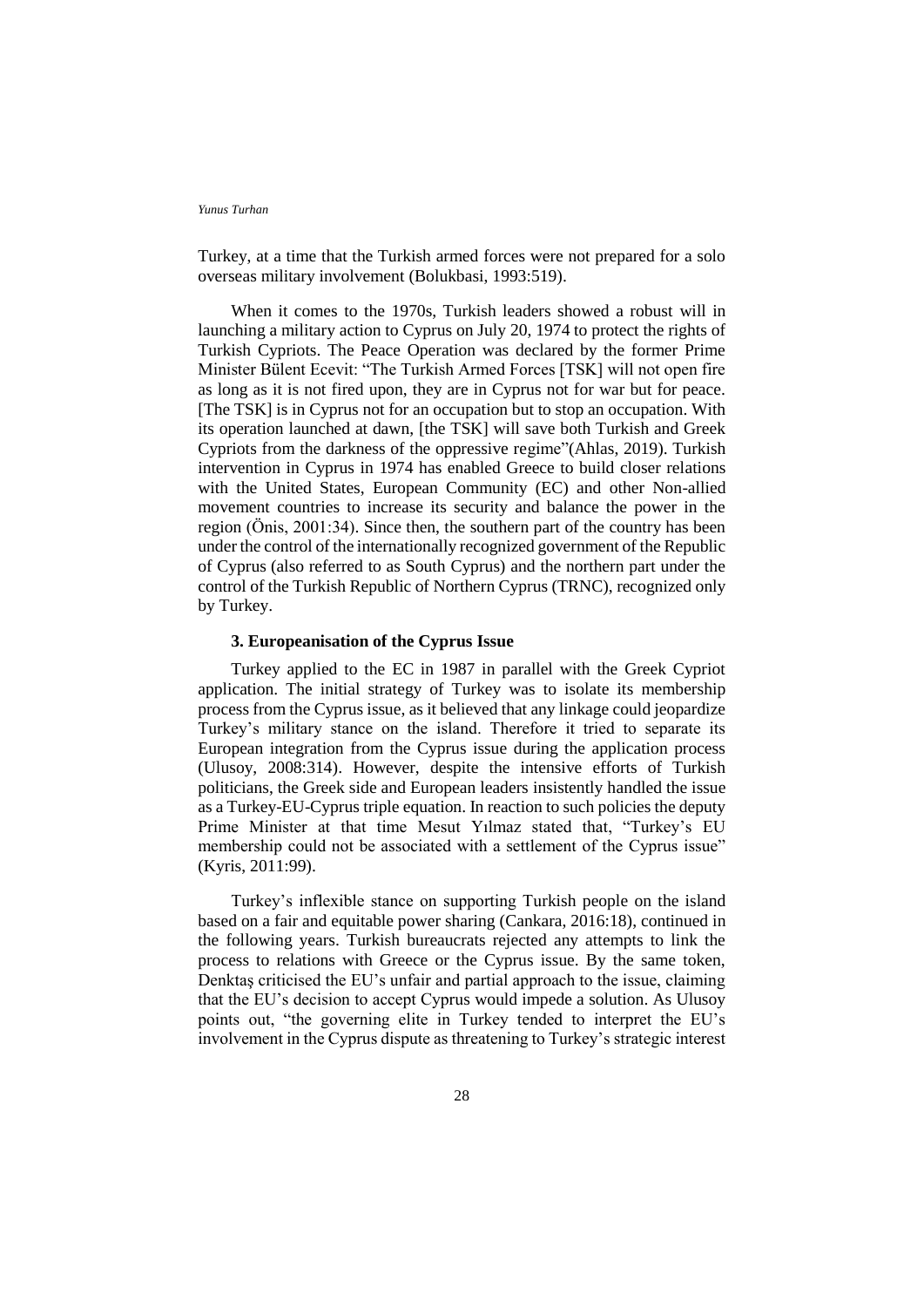in the Eastern Mediterranean, if the island became an EU member before Turkey"(Ulusoy, 2008:314).

Nevertheless, a robust turn in Turkey's rapprochement to the Cyprus issue came about in the early 2000s, when the Justice and Development Party (AK Party) won the elections with a landslide victory, Ankara's orthodox policy towards the Mediterranean soon changed (Kinacioğlu and Oktay, 2006:261; Kyris, 2011; Ulusoy, 2008:317). From the start of Turkey's involvement on the island, Ankara tended to pursue a firm policy towards the solution of the Cyprus problem. However, this policy paradigm was moderated, and a flexible foreign policy behaviour was pursued by the newly elected government. This new impetus was accompanied with the Annan Plan, which aimed to find a solution through a comprehensive agreement. The Annan plan was presented by the Secretary General of the United Nations, Kofi Annan, based on a two-side solution regarded as one of the most allinclusive agreements. The important point was the creation of a loose confederation<sup>2</sup>, the United Cyprus Republic, with two equal and constituent states. However, all efforts of Annan were in vain due to the uncompromising policy of Greek Cypriots.

In fact, the AK Party opened up a new opportunity for both sides as the traditional hard-line and status quo foreign policy favoured a flexible stance to the Cyprus problem. In January 2003, Erdoğan voiced expressions for renewal, raising his new approach about the Cyprus issue, in contrast to Turkey's policy over the previous 30 years, sending a message to the world leaders that he was the one who could solve the problem. He even furthered his message, stating: "I'm not in favour of the continuation of the policy that has been maintained in Cyprus over the past thirty to forty years […] we will do whatever is required of us; this is not Mr. Denktaş' private matter"(Cumhuriyet 2003). Erdoğan and his cabinet had rather divergent policies, aiming not to stick to the status quo both in foreign and domestic policy (Kinacioğlu and Oktay, 2006). However, unlike some arguments claiming that the AK Party government managed to shift Turkey's position on the Cyprus problem(Kyris, 2011:98), Ulusoy purports counterarguments saying that even the AK Party utilized the Cyprus issue to manage domestic political problems and it remained at the level of voiced rhetoric rather than structural change (Ulusoy, 2008:327).

Despite the presence of diverse ideological and political views in Turkey, the importance of the Cyprus issue had always been seen as a "national cause"<sup>3</sup> which became the *sine qua non* principle in Turkish foreign and domestic policy for its political leaders. Even, Erdoğan himself defined the Cyprus issue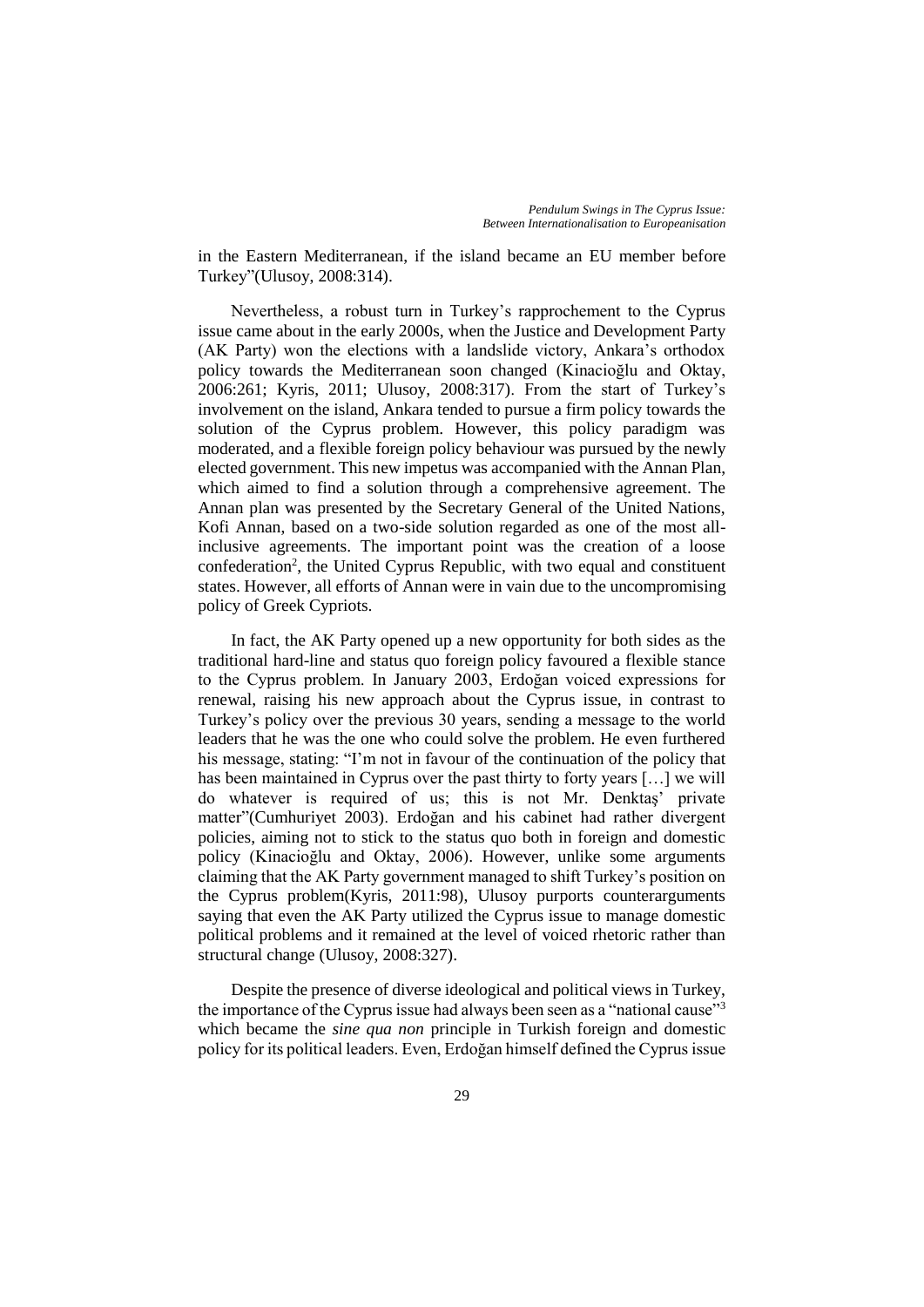as a "*National cause*" (Hürriyet, 2003), while advancing an unorthodox approach to the issue. There are several reasons that explain why TFP towards the Cyprus issue significantly changed when the AK Party came to power. First is the domestic factor, as many critics believe that Erdoğan was using the Cyprus issue for the promotion of his own reputation (Kinacioğlu and Oktay, 2006:264). Since he was considered as the leader of a "moderate Islamic" party, his policy behaviour was noted sceptically by the secular Turkish establishment. That is to say the early conciliatory approach of the AK Party government towards the Cyprus issue was seen as a suitable way to gain wideranging support and appeal to public sympathy, to act as leverage to further its position domestically (Kinacioğlu and Oktay, 2006:263). Moreover, a prosolution statement from Erdoğan, in contrast to Denktaş and other leaders, was considered as a means to elevate Erdoğan's popularity abroad to further strengthen his political position in Turkey (Kinacioğlu and Oktay, 2006:264).

Another factor which softened Turkey's political stance to the Cyprus issue was the self-assurance of the newly elected government, which was riding on a wave of popular support even beyond Turkey. Winning the election with great success offered the government the opportunity to change certain structural behavioural patterns, including those related to the Cyprus issue. AK Party, in fact was trying to find its own way of policy implication under the heavy military and bureaucratic oversight, since the political weight of the Turkish military has always overshadowed the decisions of the policymakers over the previous decades.

This stark deviation of Turkish Foreign Policy on Cyprus created an antigovernment response that impacted the Turkish Cypriot domestic political dynamics as well. For this reason, the Turkish position on Cyprus was divided mainly into two camps (Kinacioğlu and Oktay, 2006:265). On the one hand there were several anti-plan supporters including Ahmet Necdet Sezer (former President of Turkey), the former TRNC President Rauf Denktaş, and the Turkish military. On the other hand, there were pro-Annan plan supporters including Erdoğan's party leaders and the opposition parties in the TRNC. Erdoğan's new revisionist approach was welcome in many circles from business to NGOs, from journalists to politicians. All other political parties in Turkey including the Republican People's Party and Süleyman Demirel continued to support the former policy. Despite Erdoğan's strong stance on the Cyprus issue, several political figures in his cabinet, including Yaşar Yakış and Abdullah Gül, pursued a moderate approach to ease the tension, demonstrating that the AK Party leader's Cyprus policy does not need to be interpreted as "give-out-and-disburden"(Akşam, 2003). Therefore, this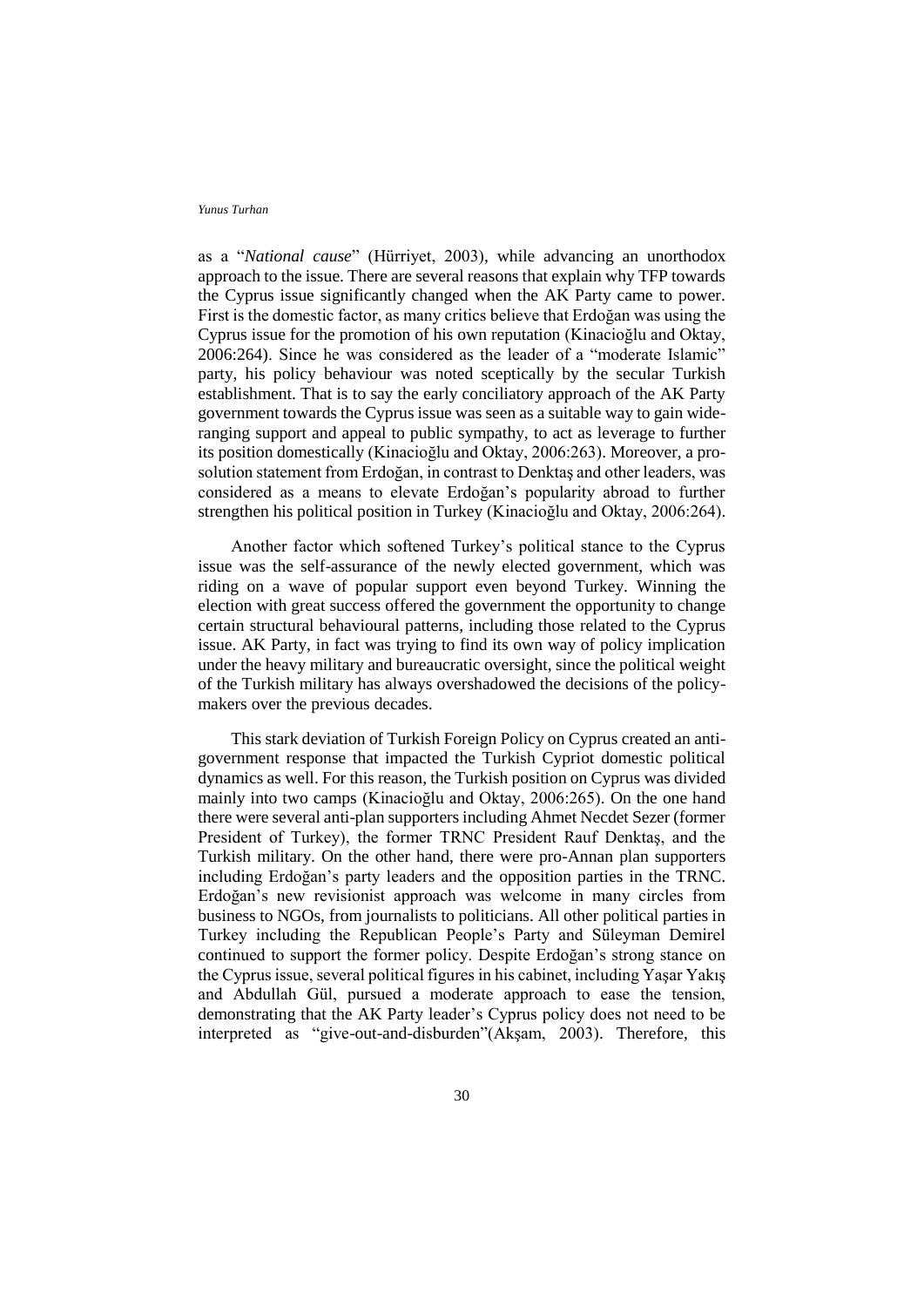polyphonic attitude amongst the AK Party leaders should be interpreted within the real politics, which predicts that any politics will be based primarily on considerations of circumstance.

As of 2004, the linkage between Turkey's membership to the EU and the Cyprus issue became clearer. This was the accomplishment of Greece and South Cyprus, who are confident in the unilateral support of the EU. Turkey's pro-solution statements on the Cyprus issue are in vain as the EU's attitude towards Turkey's membership is openly hypocritical. On the one hand, while the European Council acknowledged that Turkey was a successful candidate in fulfilling the Copenhagen criteria, which urged that negotiations should be opened without delay; on the other hand, they put forward several other preconditions, including the requirement to solve the Cyprus question before membership. In this atmosphere, the Cyprus issue underwent a rather interesting twist in 2004. The Turkish government worked hard to accept the Annan Plan, since the political leaders' priorities were to solve the Cyprus issue before the Republic of Cyprus officially became a member of the EU. Therefore, a referendum on the Annan Plan was held on April 24, 2004 with the hope of achieving a lasting solution for the island. In this referendum, the government of Greece was also supportive of the Annan plan, yet the result was surprising for them<sup>4</sup>. Although the Turkish Cypriot's returned a positive vote for the Plan with a 64.9 per cent majority, the Greek Cypriots in the south rejected it with an emphatic 75.8 per cent majority. The result of the referendum was surprising for many EU leaders since they were not expecting a rejection of the plan by the Greek Cypriots. As Kınacıoglu and Oktay say "the reason why an overwhelming majority of the Greek Cypriots voted "no" was because of their anticipation of a better deal once they became EU members"(Kinacioğlu and Oktay, 2006:269).

Just one week after this referendum, on May 1, 2004, the Republic of Cyprus as representing the whole island, was accepted as a member of the EU. With membership, the leaders of South Cyprus considered that the EU, as an external power, could compel Turkey to act in favour of their policy. Most importantly, they now had the power to block Turkey's membership to the EU by veto or the option to use the threat of a veto as blackmail while negotiating(Tan, 2016:40). Consequently, despite the majority "no" vote of Greek Cypriots, so destroying the UN and the EU backed Annan Plan, they were rewarded by membership of the EU. There has been a pattern of stalling Turkey in its accession process. Cyprus started official negotiations with the EU by March 31, 1998, after which Turkey was officially recognised as a candidate for full membership to the EU on December 12, 1999. Consequently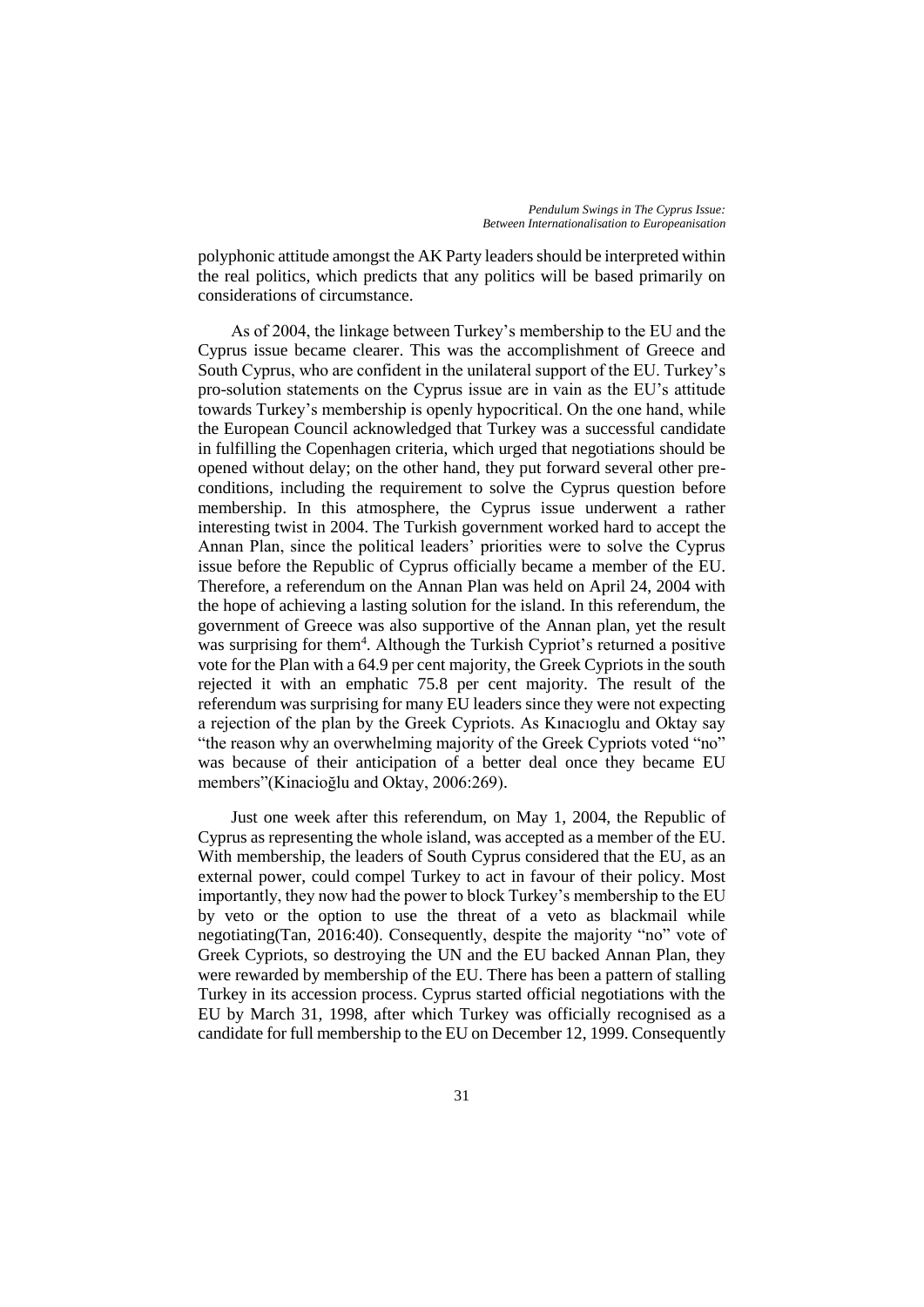within 5 years Cyprus signed the accession agreement on April 13, 2003 and joined the EU on May 1, 2004 just a year later. While Turkey's negotiations for full membership of the EU were not started until October 3, 2005 and yet 15 years later, as of 2021, there has been no significant advancement in the process. Since then, the EU has recognised the Republic of Cyprus as the legitimate government on behalf of the entire island, while the Turkish Cypriot's full support for the Annan plan has given them no benefits. It has been claimed that this achievement of Cyprus is interpreted as victory of Hellenism (Bağcı and Uslu, 2006:271). Predictably, the Turkish public's positive perception of the EU has decreased dramatically, as demonstrated by a poll which reported that the Turkish support for EU membership has dropped from 62% in 2004 to 47% in 2010 (Kyris, 2011:103).

In fact, Cyprus's accession process into the EU without solving the problem has constituted the main source of conflict since Greek Cypriots do not appear to favour any permanent solution after having guaranteed their place in the EU. It appears that EU leaders thought that the Cyprus problem could be solved more practically within the EU, that somehow Turkey's overall EU aspiration will eventually force Turkey to recognize the Republic of Cyprus. However, this was a misguided calculation as Turkey's status quo has not changed much. Despite several counterstatements to the EU's Cyprus policy being consistent with Turkish policy, there is no doubt that the positive announcements were aimed to pacify the reaction expected from Turkish side and to recover the EU's credibility in Turkey.

In short, the accession of South Cyprus to the EU was a more beneficial policy for the Greek Cypriot side as they gained legal and institutional leverage that can be used against Turkey in every occasion. It should be remembered that Turkey's positive approaches towards the Cyprus issue in fact worked against its' interests. From this time onward, the Cyprus issue became an impediment for the European Integration of Turkey. Garnering the support of all the European Union (EU) members, the Cyprus issue became one of the setbacks for Turkey's future engagement with the EU. Moving the Cyprus issue from the Turkey-Greece bilateral relations to the EU-Turkey relations level, can be called Europeanization of the issue.

## **4. Re-Internationalisation of the Cyprus Issue: Hybrid Period**

The re-internationalisation of Cyprus started from the early 2000s when exploratory work confirmed predictions about the existence of rich natural gas resources in the eastern Mediterranean. As of 2002, the Republic of Cyprus has started to make Exclusive Economic Zone (EEZ) agreements with other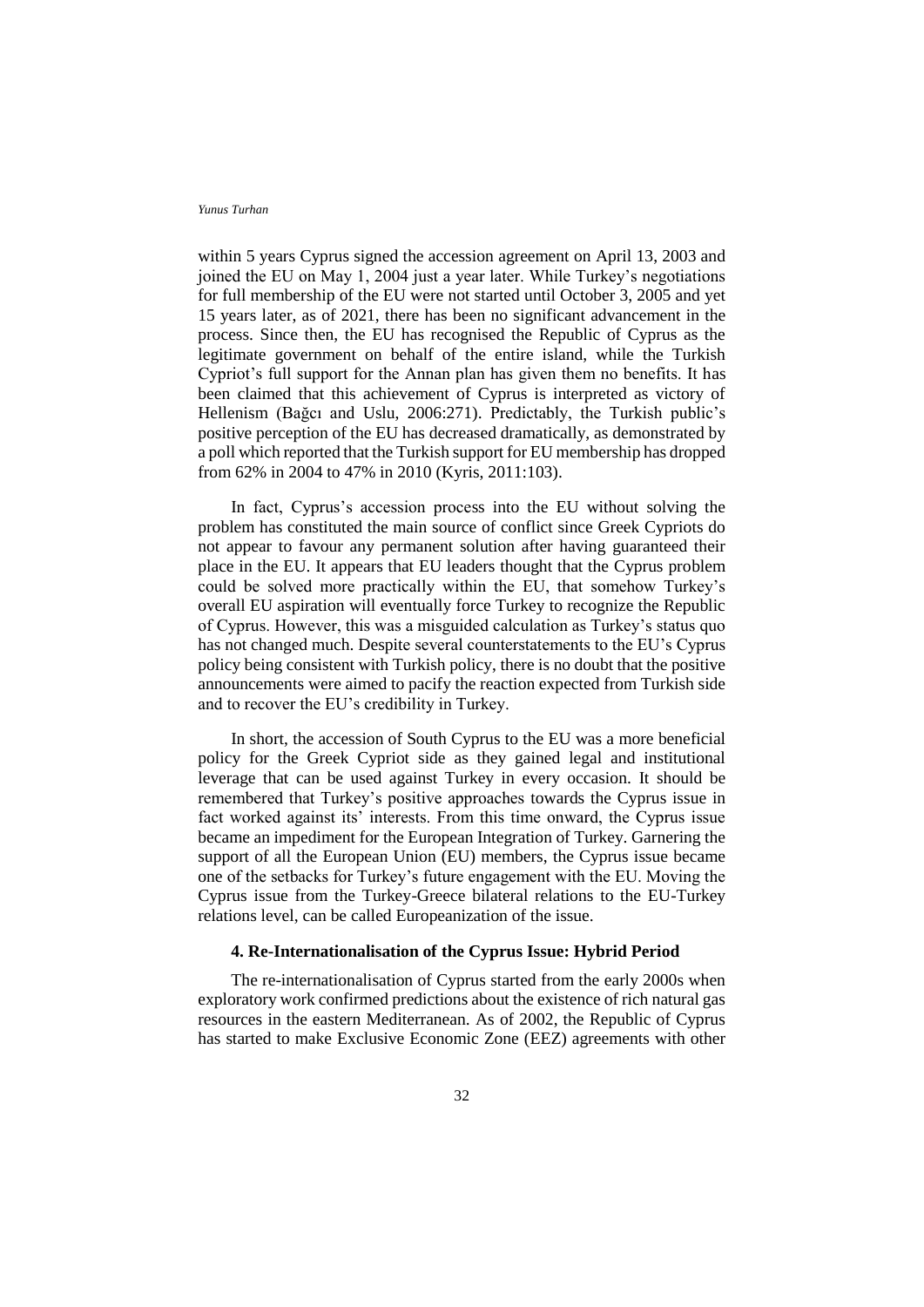riparian countries, Lebanon, Syria, Israel and especially Egypt. This was a new step, combining international alliance, EU level support (with EU membership in 2004) and regional cooperation. The discovery of rich hydrocarbon reserves in the eastern Mediterranean has led to the establishment of new areas for co-operation between South Cyprus and other regional powers. The most tangible initiative was launched in 2010 as Greece and other states signed an official agreement regarding the discovery of rich hydrocarbon deposits in the eastern Mediterranean. Activity further increased with the influx of large international energy companies to the region, the largest being French Total, Italian ENI, USA's Exxon Mobil and Noble, all engaged in the exploratory activities within the framework of their agreements with Cyprus.

Following this Israel and Egypt signed an agreement to transfer their newly found natural gas reserves in Tamar, Leviathan, Zohr and Aphrodite via a pipeline which passes through Cyprus's southern continental shelf. South Cyprus, Egypt, Jordan, Palestine, Italy, Greece and Israel, met in Cairo in January 2019 to announce that they had established the Eastern Mediterranean Gas Forum. A comprehensive economic and political arrangement through Gas Forum which aims to transform the Eastern Mediterranean into a new energy base should be seen as yet another policy to isolate Turkey in the context of Cyprus, thereby taking the issue to an international platform.

Cyprus's regional base initiatives gathered all regional stakeholders while notably side-lining Turkey and Northern Cyprus, a move which also received strong support from both the US and the EU (BBC News Türkçe). This latest period therefore can be called *Hybridisation* of the Cyprus issue. This term refers to the fact that the Cyprus issue is now on the agenda of the UN, the EU and Regional Block countries. In this equation Turkey, which is one of the leading countries in the Eastern Mediterranean, and Turkish Cypriots on the island, have faced a new exclusion by their supposedly strategic partners, the US and EU. Greek authorities assume that their new strategy has borne fruit, which is the weakening of Turkey's hand. The immediate step that Turkey should take is to involve other powerful actors into this new parameter, including China and Russia, for gas discovery initiatives to stabilise the asymmetric balance of power which has emerged in favour of South Cyprus and Greece.

## **Conclusion**

The Cyprus issue still occupies the top place as one of the most major foreign policy issues for both Turkey and Greece. While Turkey has largely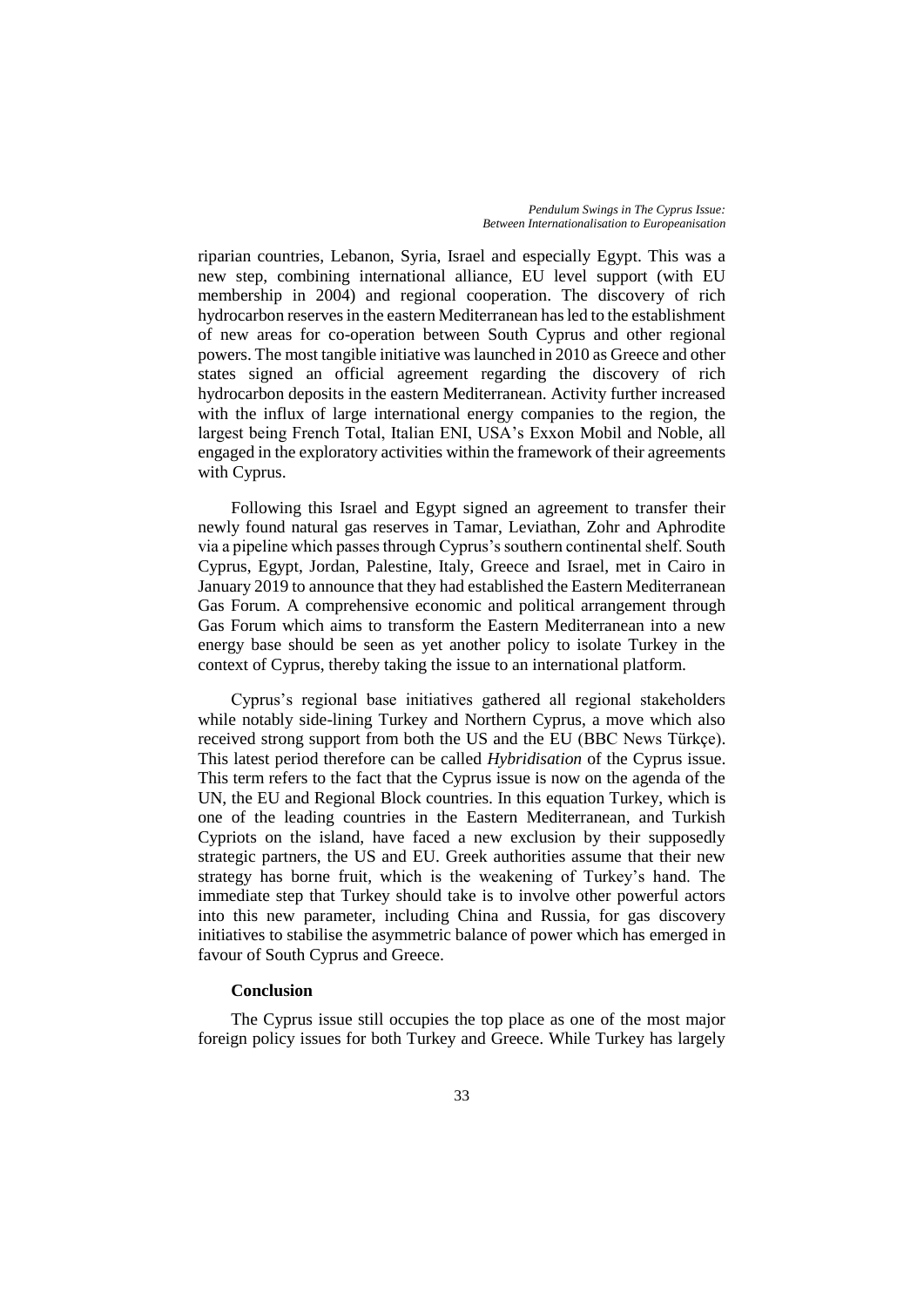agreed to ratify the UN-supported Cyprus plans, Greece has tended to claim a unilateral unification of the Island under its' representation. Whenever the tension has been raised between Turkey and the US, the EU and latterly other Mediterranean states, Greece has always found that conditions have evolved which enable it to achieve a favourable strategic gain. Greece and South Cyprus have therefore shifted the geopolitical space to include the US, EU, Israel and Egypt, to further exert their influence over the Cyprus issue.

In response to this change, Turkish has pursued a fluctuating policy regarding the Cyprus issue. For instance, in the first period (1960-1980), Turkey followed a firm stance utilising all means available. However, its policy choice has switched from a traditional hard-line policy to a moderate approach from the 1990s to 2010. Despite Turkey's solution-oriented Cyprus policy, it has gradually become a precondition to Turkey's accession to the EU. It is not surprising that Greece and South Cyprus always seek to take full advantage from their EU membership through exercising their veto power in the course of the Turkey-EU negotiating process. Therefore, it appears that the Cyprus issue will continue to be a major issue in Turkish Foreign Policy in coming years. Due to its strategic location, offering great advantage for military dominance in the Mediterranean Sea, as well its economic leverage for developing states, the Cyprus issue will play a crucial role for Turkey's relations with its neighbours and even further afield.

To summarise, the island's political and security significance has once more been overtaken by the economic dimension. In order to balance the regional power structures, Turkey has utilised both hard-line (as seen in 1970s) and soft-oriented policy (from 2003-to 2006) for the Cyprus issue. However, this flexibility in policy has not received an equitable support from the external actors. Turkey has acted in accord with the UN principles during the referendum and the majority of votes from Turkish Cypriots supported this stance, yet Greek Cypriots responded with a 'No' overwhelmingly, and they were never-the-less accepted into the EU as the representatives of the whole island. The inclination of Greek politicians has been to move from the international platform (UN) to the regional platform (EU), therefore a hybrid strategy can be explained through the rational choice perspective, whereby they would benefit due to the support of like-minded groups in the EU and the UN. The political elite in Greece considered that the Cyprus issue would be a toolkit to level its advantage up throughout the Turkey–EU negotiating process, while having a regional agreement with other states to exploit natural resources, motivated it to legitimate its legal status. At this juncture, the endeavours of Greek Cypriots to appeal for their side at different levels has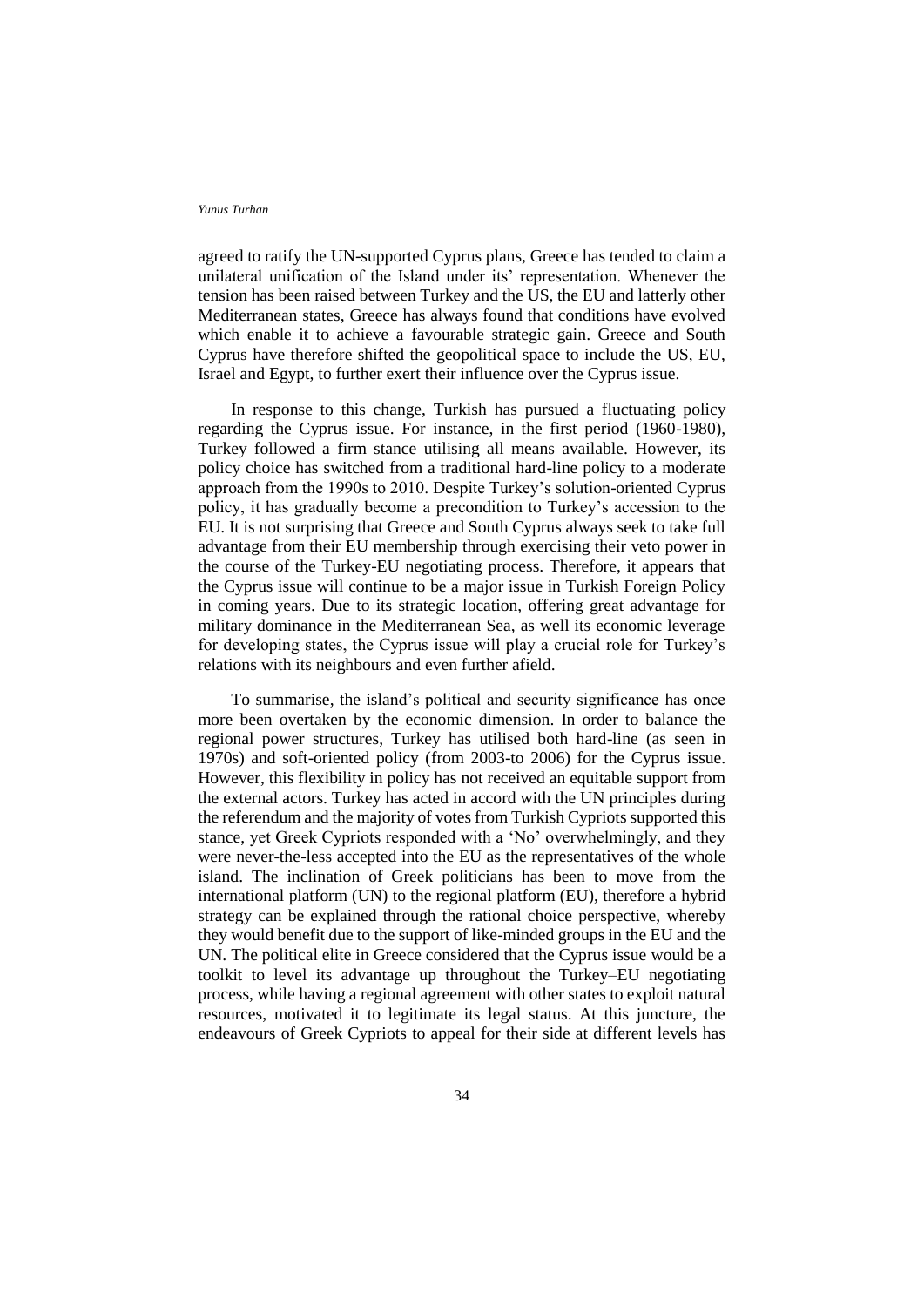*Pendulum Swings in The Cyprus Issue: Between Internationalisation to Europeanisation*

boosted their position, while diminishing the chance of a long-lasting solution with Turkey. Recent initiatives on searching for gas and oil within the Cyprus hinterland, pave the way for the re-internationalisation of the Cyprus issue once more, as many global stakeholders are attached to the issue. Within the present parameters, Turkey should manifest a new strategy in order to meet its security and economic considerations with the multiple actors in the region. This strategy prognosis is based primarily on considerations of the best given circumstance and factors.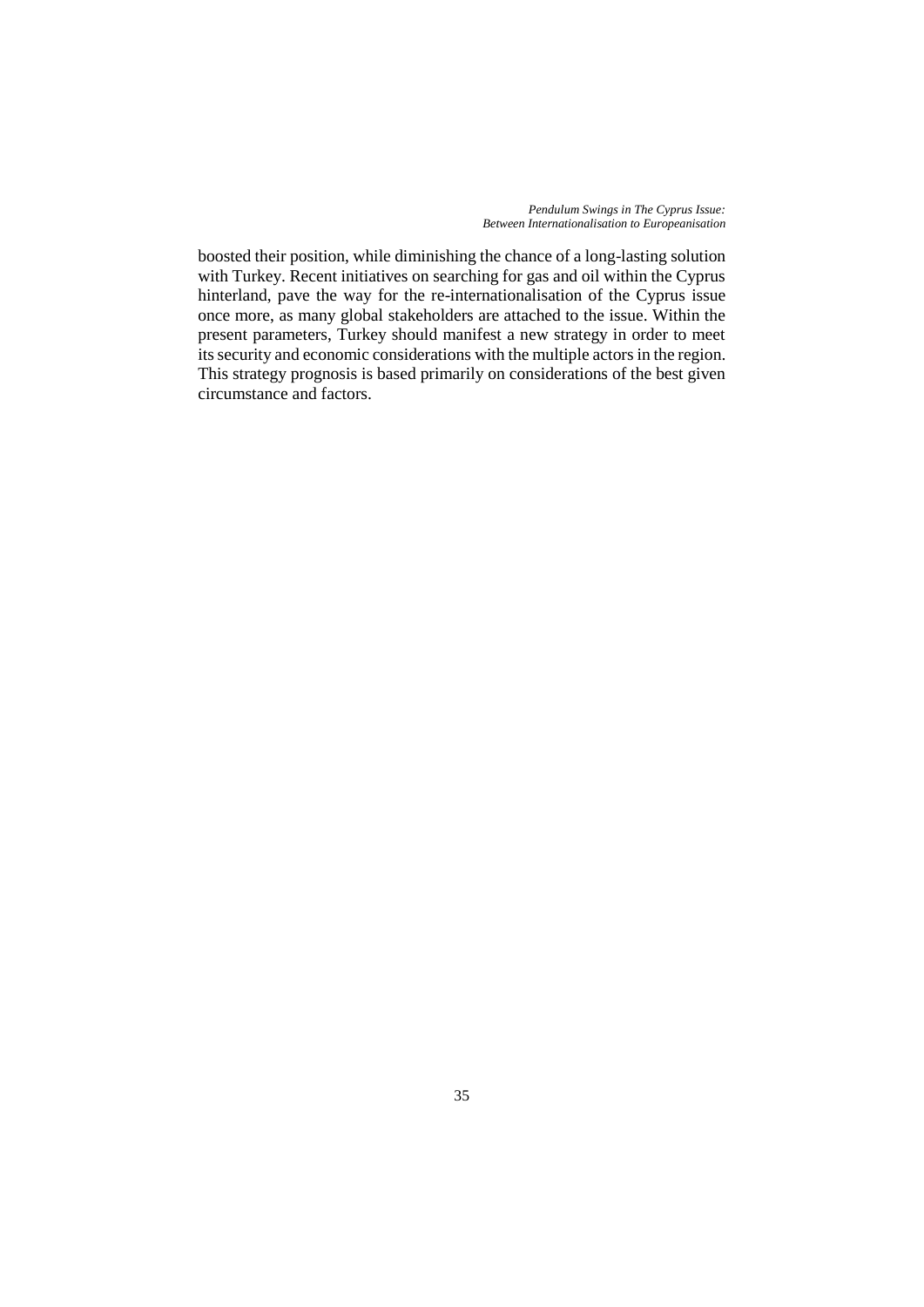#### **References**

- Ahlas, A. M. (2019). 45 Years on, Turkey's Peace Operation in Cyprus Still Echoes. Retrieved December 19, 2020, from https://www.aa.com.tr/en/turkey/45 years-on-turkey-s-peace-operation-in-cyprus-still-echoes/1536769
- Akşam (2003, 27 Ocak). *Kıbrıs'daki Milli Dava Polemiği*.
- Armaoğlu, F. (2003). *20. Yüzyıl Siyasi Tarihi (1914-1995).* İstanbul: Alkım Publication.
- BBC Türkçe (2009). *Doğu Akdeniz- Kıbrıs Açıklarında Doğalgaz Arama Krizi Nasıl Başladı, Hangi Ülke Ne İstiyor*? Retrieved January 14, 2021, from https://www.bbc.com/turkce/haberler-dunya-48225246.
- Bolukbasi, S. (1993). The Johnson Letter Revisited. *Middle Eastern Studies,* 29(3), 505–525.
- Bolukbasi, S. (1998). The Cyprus Dispute and the United Nations: Peaceful Non-Settlement between 1954 and 1996. *International Journal of Middle East Studies*, 30(3). 411–34.
- Bryant, R. (2001). Justice or Respect? A Comparative Perspective on Politics in Cyprus. *Ethnic and Racial Studies,* 24(6). 892–924.
- Camp, G. D. (1980), Greek-Turkish Conflict over Cyprus. *Political Science Quarterly,* 95(1). 43–70.
- Cankara, Y. (2016). Doğu Akdeniz'in Artan Petropolitik Önemi ve Türkiye'nin Kuzey Kıbrıs Siyaseti. *Dumlupınar Üniversitesi Sosyal Bilimler Dergisi,* (47). 18–35.
- Cumhuriyet (2003, 1 Şubat). *AKP, Denktaş'la İpleri Koparıyor*. 01.02.2003.
- Dağı, Z., Hüseyin B., and Nasuh U. (2006). Kıbrıs Sorunu ve AB: Son Gelişmeler ve Tarafların Tavrı. *Doğu'dan Batı'ya dış politika: AK Parti'li Yıllar.* Ankara: Orion Publication.
- Fırat, M. (1997). *1960-71 Arası Türk Dış Politikası ve Kıbrıs Sorunu.* Ankara: Siyasal Publication.
- Hürriyet (2003, 28 Ocak). *Erdoğan'dan Denktaş'a Yanıt: Dava Şahıslara İndirgenemez*.
- Johnson, L. B, and Ismet I. (1966). President Johnson and Prime Minister Inonu: Correspondence between President Johnson and Prime Minister Inonu. *Middle East Journal,* 20(3). 386–93.
- Kinacioğlu, M. and Emel O. (2006). The Domestic Dynamics of Turkey's Cyprus Policy: Implications for Turkey's Accession to the European Union. *Turkish Studies,* 7(2). 261–73.
- Kyris, G. (2011). Turkey, Cyprus and the Turkish Cypriot Political Parties: The Ephemeral Catalyst of EU. *Turkish Policy Quarterly,* 10(2). 97–105.